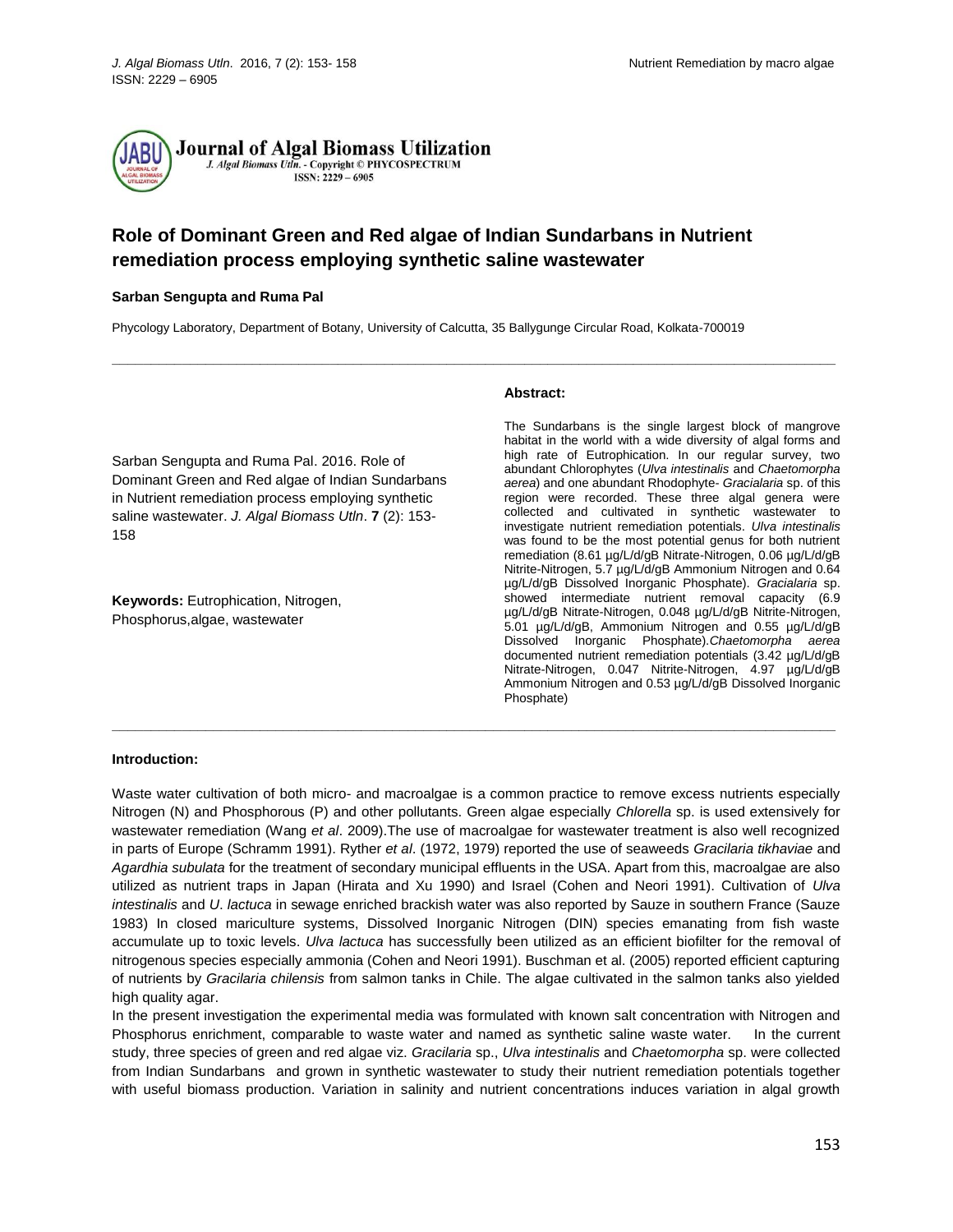(Gorain *et al*. 2013). Hence, a constant salinity of 8ppt was employed and initial nutrient concentrations were kept the same for all the three algae.

# **Materials and Methods:**

# *Collection of Algal strains:*

All the three species of macroalgae, (recorded as abundant species) were collected from the brackish water region of Indian Sundarbans, located between 21° 31´N and 22° 53´N, and between 88° 37´ and 89° 09´E in the South 24 Pargana district. Samples were collected in transparent plastic bags and sealed. In the laboratory, they were washed with water to rid of epiphytes and grown in liquid media in uni-algal conditions. Samples were identified according to proper monographs (Prescott, 1962; Krisnamurthy, 2000, Algaebase).

# *Preparation of Synthetic Wastewater:*

Synthetic wastewater was prepared using a sea salt formulation of Central Salt and Marine Sciences Institute (CSMCRI) and Calcutta University (Patent no. 12826682.2-1354. 2014). The salt formulation was dissolved in tap water to achieve a salinity of 8ppt. Sodium Nitrate and Ammonium Chloride were added to the media to achieve a total Dissolved Inorganic Nitrogen (DIN) concentration of 30.4 mg/L with 18.23 mg/L of Nitrate-Nitrogen and 12.05 mg/L of Ammonium-Nitrogen. Nitrite-Nitrogen was found to be a minor constituent (0.125mg/L)of the DIN species

# *Cultivation of macro algae in synthetic wastewater and determination of growth:*

In each experimental set, 100 gms of biomass was taken in 30 liters of experimental medium to start open tank the cultivation process. The tanks were kept in open sunlight with regular aeration. Fresh Weight of the algal biomass was measured at regular intervals of three days on a digital weighing machine after thorough but gentle soaking on blotting paper. The results were carefully recorded in terms of per gram per day biomass production (g/d/gB)

# *Estimation of Nutrient Consumption:*

Dissolved Inorganic Nitrogen was measured as the summation of Nitrate-Nitrogen, Nitrite-Nitrogen and Ammonium-Nitrogen along with Dissolved Inorganic Phosphate (DIP). The individual parameters were determined according to standard protocols (APHA 2000). These parameters were estimated every three days in order to determine their nutrient consumption.

### **Results:**

### *Growth and Biomass yield of the algae in synthetic wastewater:*

Among the three algal species, *Ulva intestinalis* documented the highest biomass yield (0.28g/d/gB) followed by *Chaetomorpha aerea* (0.13g/d/gB) and *Gracilaria* sp. (0.06g/d/gB). Both *Chaetomorpha aerea* and *Gracilaria* sp. documented maximum biomass after 24 days of cultivation while *Ulva intestinalis* showed maximum biomass yield after 21 days (Fig. 1).

# *Measurement of nutrient consumption:*

Minimum nutrient levels were observed after maximum biomass yield as expected. Subsequently nutrient leaching from degraded biomass was observed. Maximum Nitrate-Nitrogen remediation potential was observed for *Ulva intestinalis* (8.61µg/L/d/gB) followed by *Gracilaria* sp. (6.9 µg/L/d/gB) and *Chaetomorpha aerea* (3.42 µg/L/d/gB).The green alga *Ulva intestinalis* also removed maximum Nitrite-Nitrogen from the experimental media (0.06mg/L/d).*Gracilaria* sp. (0.048 mg/L/d) and *Chaetomorpha aerea* (0.047 µg/L/d/gB) showed almost similar rates of removal. Maximum Ammonium-Nitrogen remediation potential was also observed for *Ulva intestinalis* (5.7 mg/L/d/gB) intermediate by *Gracilaria* sp (5.01 µg/L/d/gB) and minimum by *Chaetomorpha aerea* (4.97 µg/L/d/gB). Maximum removal of phosphate was again showed by *Ulva* (0.64 µg/L/d/gB) followed by *Gracilaria* sp. (0.55 µg/L/d/gB) and *Chaetomorpha aerea* (0.53 mg/L/d/gB). (Fig. 2-5 and tables 1 and 2)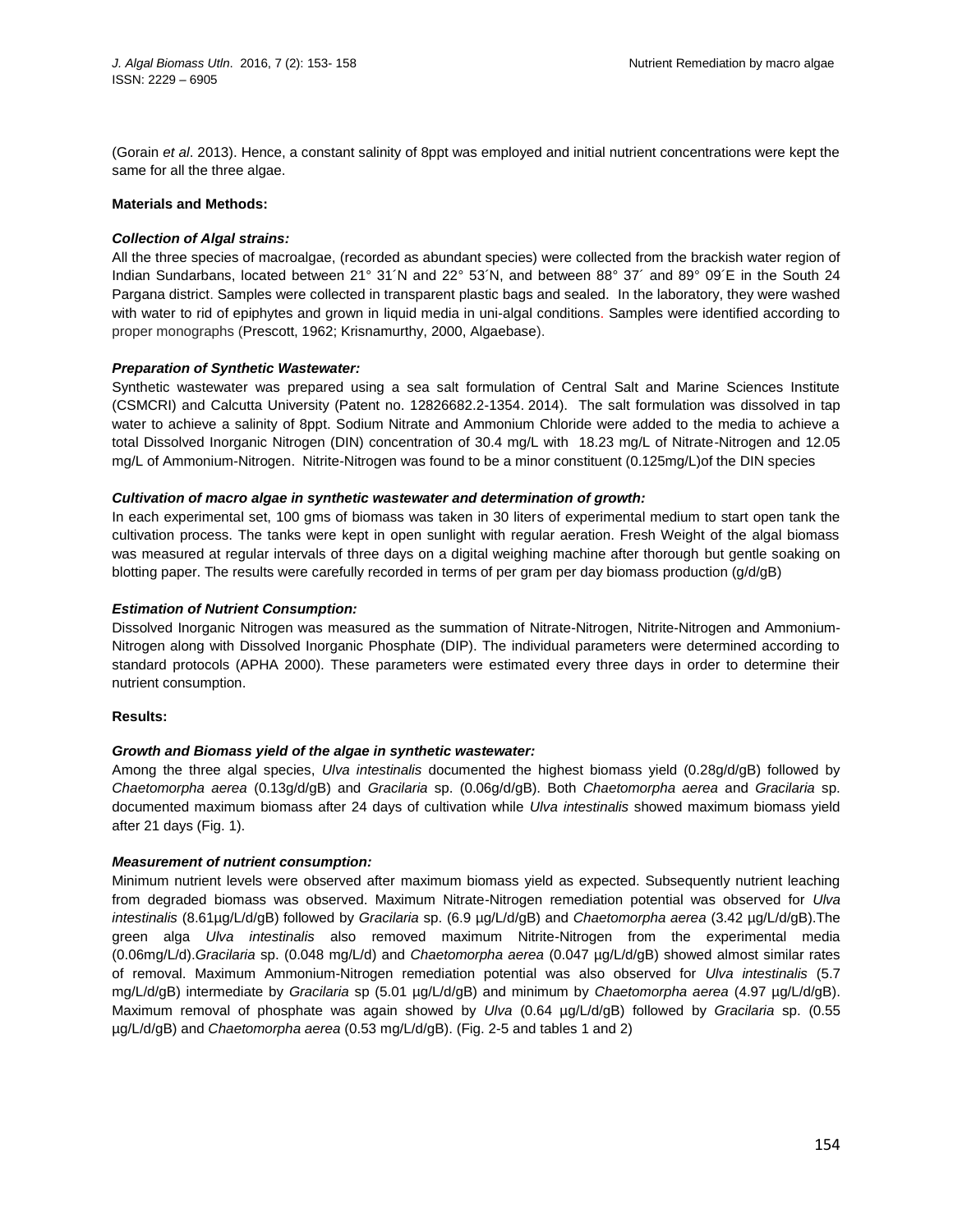| <b>Algal Species</b>      | <b>Biomass</b><br>Generated<br>(Fresh Weight) | <b>Number of Days</b> |
|---------------------------|-----------------------------------------------|-----------------------|
| Enteromorpha intestinalis | 583.425                                       | 21                    |
| Gracilaria sp.            | 253.75                                        | 24                    |
| Chaetomorpha aerea        | 317.38                                        | 24                    |

# **Table 1. Table depicting the biomass yield of the three algae in synthetic saline watewater**



**Fig. 1: Figure depicting growth curves of the experimental algae in synthetic saline wastewater**



**Fig. 2: Figure depicting depletion of Nitrate-Nitrogen by the three macroalgae in synthetic saline wastewater**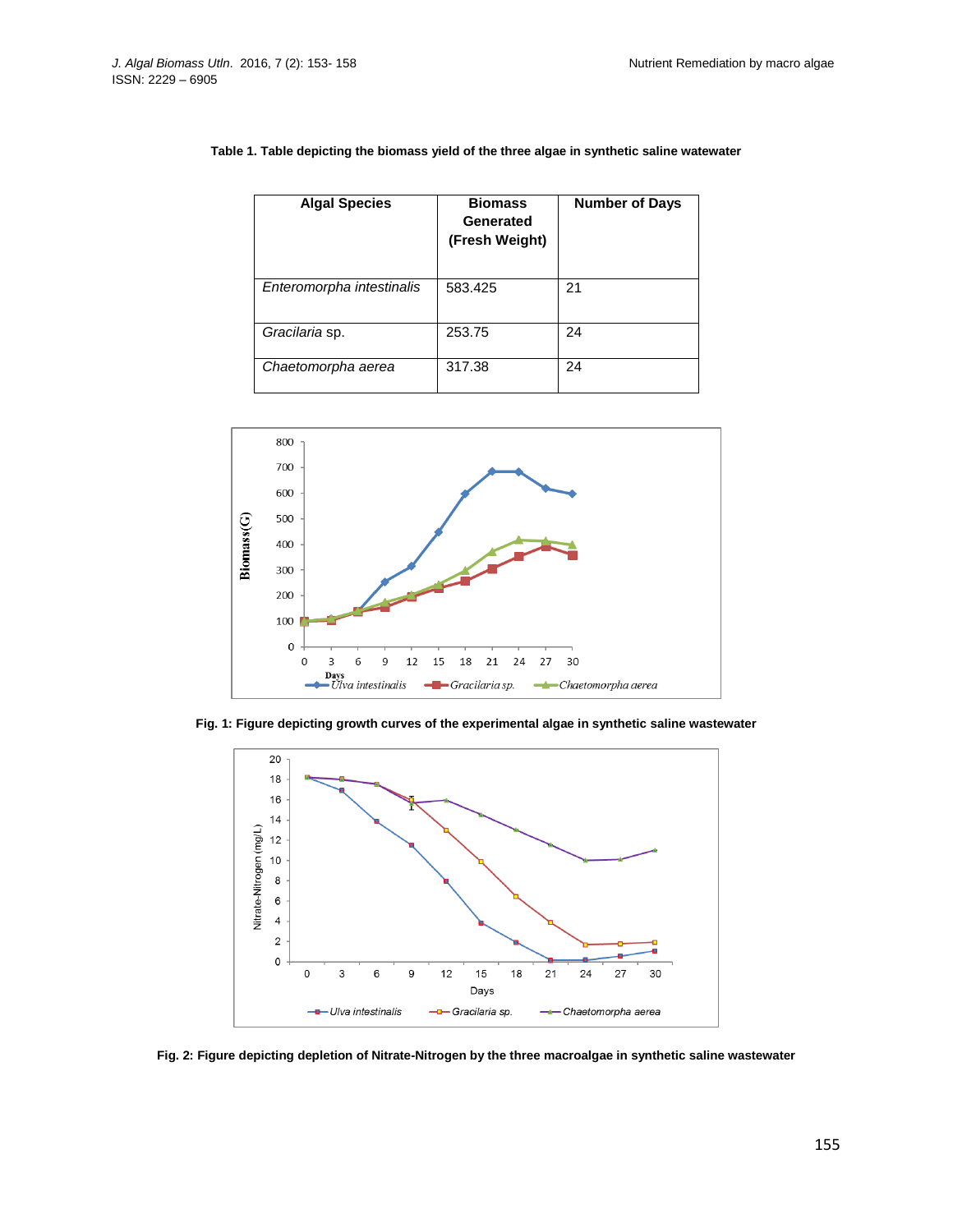

**Fig. 3: Figure depicting depletion of Nitrite-Nitrogen by the algae in synthetic saline wastewater**



**Fig. 4: Graph depicting depletion of Ammonium-Nitrogen by the three algae in synthetic saline wastewater**



**Fig. 5: Graph showing depletion of Dissolved Inorganic Phosphate (DIP) by the algae in synthetic saline wastewater**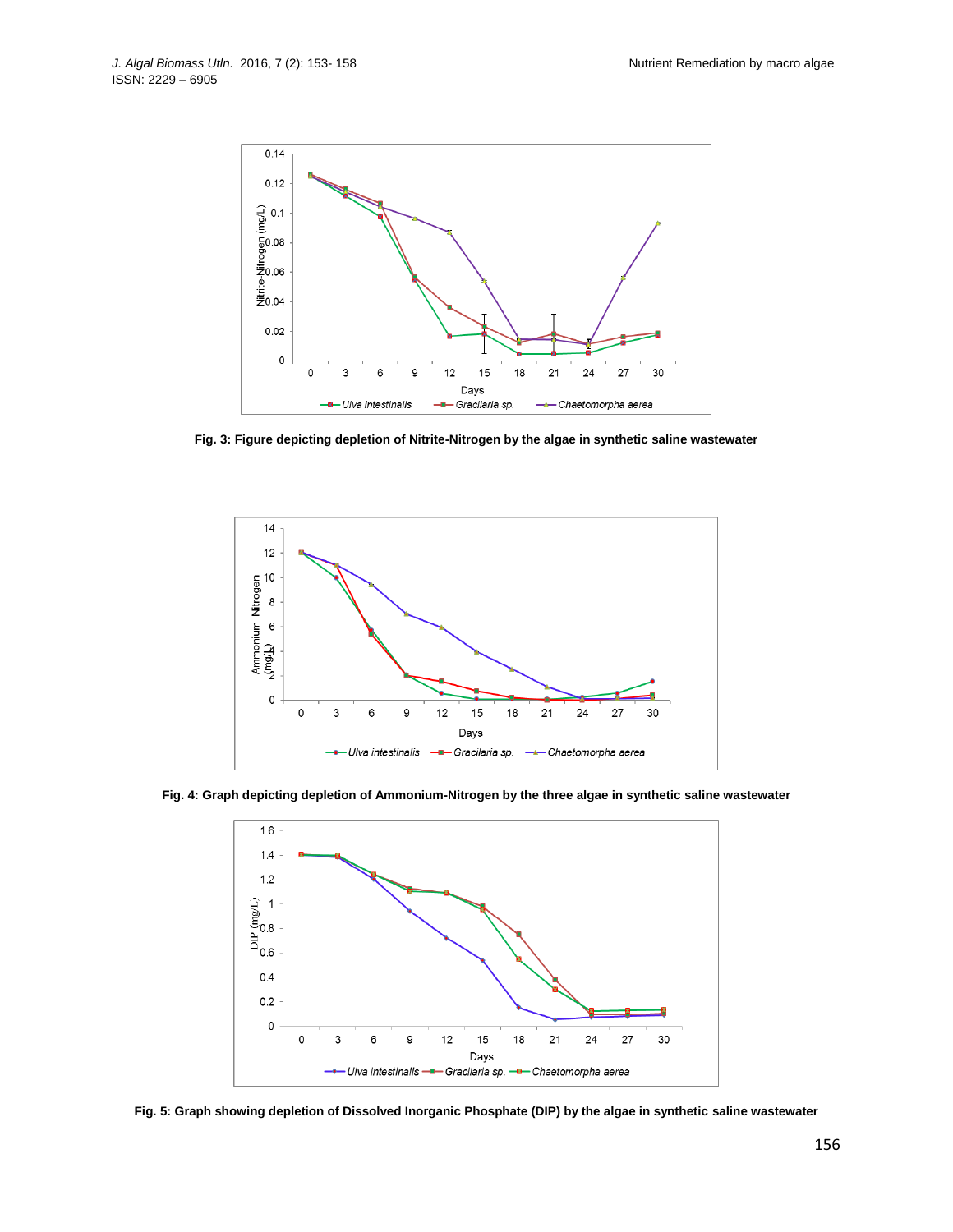| <b>Algal Species</b> | Nitrate-Nitrogen | Nitrite-Nitrogen | Ammonium Nitrogen            | Dissolved Inorganic   |
|----------------------|------------------|------------------|------------------------------|-----------------------|
|                      | Remediation      | Remediation      | <b>Remediation Potential</b> | Phosphorus (DIP)      |
|                      | Potential        | Potential        | $(\mu g/L/d/gB)$             | remediation Potential |
|                      | $(\mu g/L/d/gB)$ | $(\mu g/L/d/gB)$ |                              | $(\mu g/L/d/gB)$      |
|                      |                  |                  |                              |                       |
| Ulva intestinalis    | 8.61             | 0.06             | 5.7                          | 0.64                  |
|                      |                  |                  |                              |                       |
| Gracilaria sp.       | 6.9              | 0.048            | 5.01                         | 0.55                  |
|                      |                  |                  |                              |                       |
| Chaetomorpha aerea   | 3.42             | 0.047            | 4.97                         | 0.53                  |
|                      |                  |                  |                              |                       |

### **Table 2: Table depicting the nutrient remediation potentials of the three macroalgae (in µg/L/day/gB)**

# **Discussion:**

From our results, it became evident *Ulva intestinalis* is the most potential alga for remediation of excessive nutrients from formulated waste water. *Chaetomorpha aerea* documented the least nutrient removal capacity while *Gracilaria* sp. revealed intermediate prospective. Anthropogenic activities have increased the supply of nutrients several fold especially Nitrogen and Phosphorus into estuarine and marine ecosystems (Smith 2003). This increase in the nutrient content is accompanied by different problems including detoriation of water quality, degradation of aquatic habitats, displacement of native communities etc (Deegan *et al*. 2012). Eutrophication is a common problem in the Indian Sundarbans and several studies have been carried out (Pal and Chatterjee 1992, Satpati *et al*. 2012). The macroalgae selected for the experiment have been designated as abundant species of this region (Satpati *et al*.  $2012$ ,  $2013$ ). The use of marine vegetation as a sink of atmospheric  $CO<sub>2</sub>$  is currently a topic of intensive research. Cultivation of macroalgae in saline wastewater serves the dual purpose of remediating the wastewater as well as creating a means of generating usable biomass. The harvestable biomass created in the process has potential use in various fields such as the phycocolloid industry (Kaladaharan *et al*. 2009), fish feed in aquaculture (Khatoon *et al*. 2010) or as a lipid feedstock (Barman *et al*. 2012). Moreover, these algae form the base of the food web and support a wide variety of living organisms in their natural environments. Furthermore, purposeful cultivation of these macroalgae can also serve as a deterrent to the occurrence and spread of Harmful Algal Blooms (Tang and Gobbler 2011, Yang *et al*. 2015).

# **Acknowledgements:**

The current study acknowledges the University Grants Commission for fellowship to Sarban Sengupta and the Department of Botany, University of Calcutta for instrumental facilities and online access.

# **References:**

American Public Health Association 2000 Standard Methods for the Examination of Water and Wastewater

A process for the preparation of natural salt formulations for seawater substitution, mineral fortification (With CSIR), Patent no. 12826682.2-1354. (2014)

Barman, N., G.G. Satpati, S. Sen Roy, N. Khatoon, R. Sen, S. Kanjilal, R.B.N. Prasad and R. Pal 2012 Mapping Algae of Sundarban Origin as Lipid Feedstock for Potential Biodiesel Application *J*. *Algal Biomass Utln*. **3(2)** : 42– 49.

Buschmann, A.H., M.C. Hernández-González, C. Astudillo, L. de la Fuente, A. Gutierrez and G. Aroca 2005 Seaweed cultivation, product development and integrated aquaculture studies in Chile. World Aquaculture. **36(3)** : 51- 53

Cohen, I., A. Neori 1991 *Ulva lactuca* biofilters for marine fishpond effluents I. Ammonia uptake kinetics and Nitrogen content. *Bot. Mar*.**3 :** 475-482